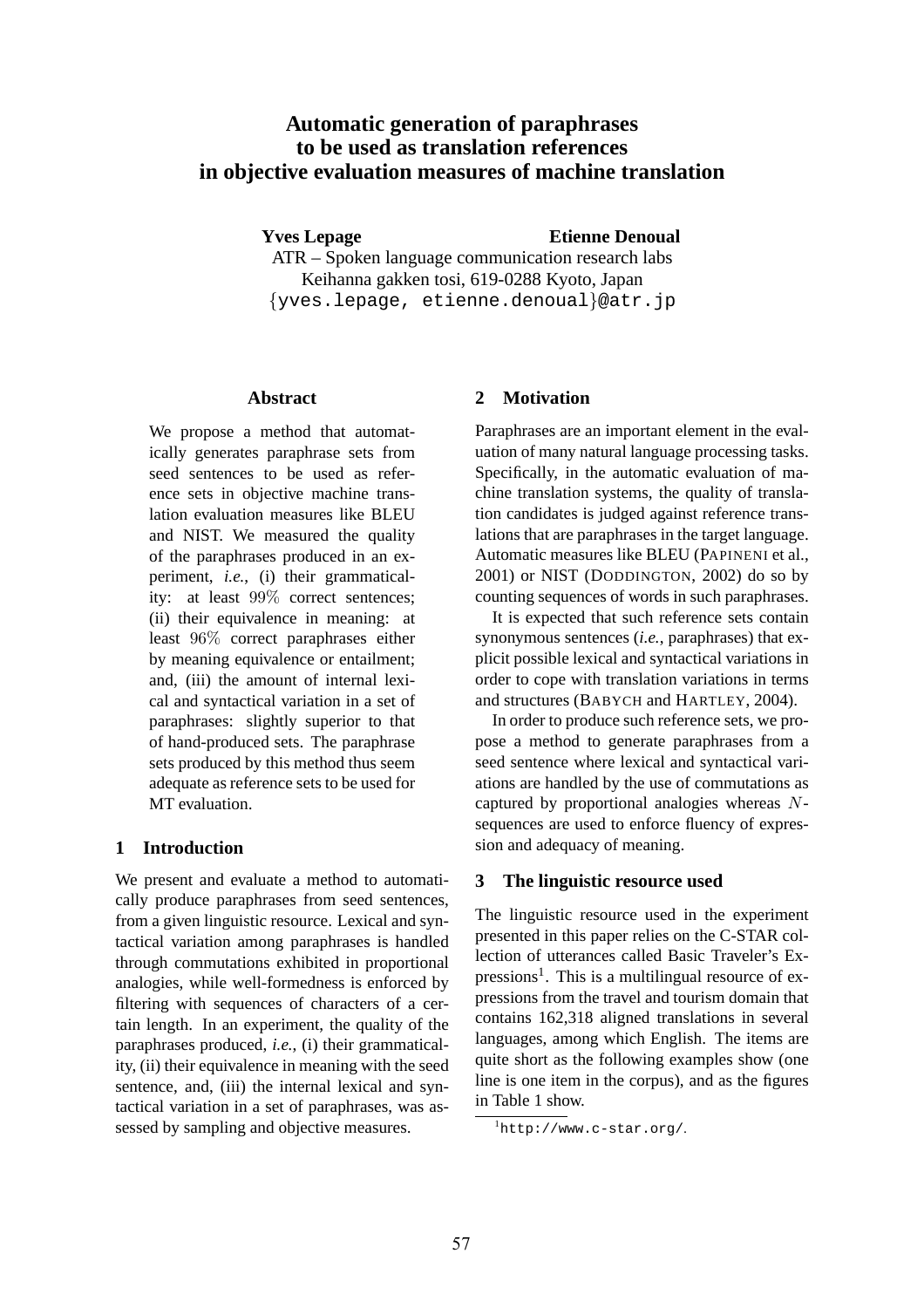| Number of        | Avg. size $\pm$ std. dev.         |          |  |  |  |
|------------------|-----------------------------------|----------|--|--|--|
| $\neq$ sentences | in characters                     | in words |  |  |  |
| 97.769           | $35.14 \pm 18.81$ 6.86 $\pm$ 3.57 |          |  |  |  |

Table 1: Some statistics about the linguistic resource

| Number of        | Avg. size $\pm$ std. dev.          |          |  |  |  |
|------------------|------------------------------------|----------|--|--|--|
| $\neq$ sentences | in characters                      | in words |  |  |  |
| 42.249           | $33.15 \pm 9.31$   6.44 $\pm$ 1.90 |          |  |  |  |

Table 2: Some statistics about the paraphrases produced

*Thank you so much. Keep the change. Bring plenty of lemon, please. Please tell me about some interesting places [near here.*

*Thank you. Please sign here. How do you spell your name?*

The quality of this resource is of at least 99% correct sentences (p-value  $= 1.92\%$ ). The few incorrect sentences contain spelling errors or slight syntactical mistakes.

### **4 Our paraphrasing methodology**

### **4.1 Our algorithm**

The proposed method consists in two phases: firstly, paraphrase detection through equality of translation and secondly, paraphrase generation through linguistic commutations based on the data produced in the first phase:

- Detection: find sentences which share a same translation in the multilingual resource (4.2);
- Generation: produce new sentences by exploiting commutations (4.3); limit combinatorics by contiguity constraints (4.4).

Each of the steps of the previous algorithm is explained in details in the following sections.

### **4.2 Initialisation by paraphrase detection**

In a first phase we initialise our data by paraphrase detection. By definition, paraphrase is an equivalence in meaning, thus, different sentences having the same translation ought to be considered equivalent in meaning, *i.e.*, they are paraphrases $2$ . . As the linguistic resource used

 $2$ This is basically the same approach as (OHTAKE and YAMAMOTO, 2003, p. 3 and 4).

in the present experiment is a multilingual corpus, we have at our disposal the corresponding translations in different languages for each of its sentences. For instance, the following English sentences share a common Japanese translation shown in bold face below. Therefore, they are paraphrases.

| A beer, please.          | ビールをください。<br>ビールを一本。<br>ビールを一本ください。                        |
|--------------------------|------------------------------------------------------------|
| Beer, please.            | ビール。<br>ビールをお願いします。<br>ビールをください。<br>ビールを下さい。<br>ビール一杯ください。 |
| Can I have a beer?       | ビールをください。                                                  |
| Give me a beer, please.  | ビールをください。                                                  |
| I would like beer.       | ビールをください。                                                  |
| I'd like a beer, please. | ビールをください。                                                  |

### **4.3 Commutation in proportional analogies for paraphrase generation**

In a second phase, we implement paraphrase generation. Any given sentence may share commutations with other sentences of the corpus. Such commutations are best seen in analogical relations that explicit syntagmatic and paradigmatic variations (de SAUSSURE, 1995, part 3, chap 4). For instance, the seed sentence

*A slice of pizza, please.*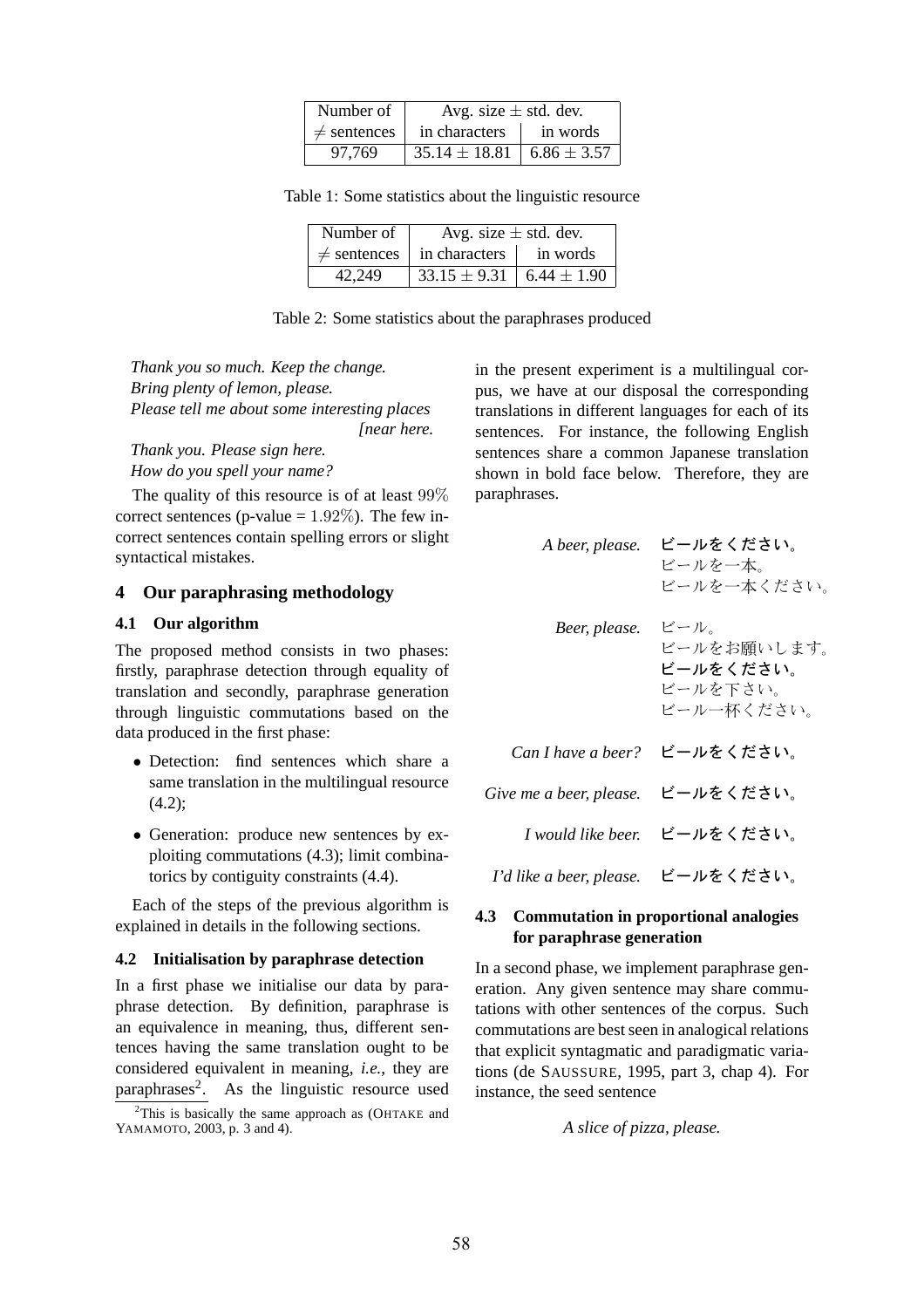| I'd like a beer,<br>please.               | : A beer, please.                | $\ddotsc$ | I'd like a slice of<br>pizza, please. | A slice of pizza,<br>please. |
|-------------------------------------------|----------------------------------|-----------|---------------------------------------|------------------------------|
| I'd like a twin,<br>please.               | : A twin, please.                |           | I'd like a slice of<br>pizza, please. | A slice of pizza,<br>please. |
| I'd like a bottle of<br>red wine, please. | A bottle of red<br>wine, please. | . .       | I'd like a slice of<br>pizza, please. | A slice of pizza,<br>please. |

Table 3: Some analogies formed with sentences of the linguistic resource that show commutations with the sentence *A slice of pizza, please.*

| $(i)$ I'd like a beer,<br>please.   | : A beer, please.                            | $\vdots$ | I'd like a slice of<br>pizza, please.                                     | A slice of pizza,<br>please.    |
|-------------------------------------|----------------------------------------------|----------|---------------------------------------------------------------------------|---------------------------------|
| $(ii)$ I'd like a beer,<br>please.  |                                              |          | : Can I have a beer? $\therefore$ I'd like a slice of :<br>pizza, please. | $\mathcal{X}$                   |
| $(iii)$ I'd like a beer,<br>please. | $\therefore$ Can I have a beer? $\therefore$ |          | I'd like a slice of<br>pizza, please.                                     | Can I have a slice<br>of pizza? |

Table 4: Generating a paraphrase for the seed sentence *A slice of pizza, please.* using proportional analogies. (i) The original proportional analogy taken from Table 3. (ii) Replacing the sentence *A beer, please.* with one of its paraphrases acquired during the detection phase: *Can I have a beer?* The last sentence of the proportional analogy becomes unknown. (iii) Solving the analogical equation, *i.e.*, generating a paraphrase of *A slice of pizza, please.*

enters in the analogies of Table 3. The replacement of some sentences with known paraphrases in such analogies allows us to produce new sentences. This explains why we needed some paraphrases to start with. For instance, by replacing the sentence:

*A beer, please.*

with the sentence:

*Can I have a beer?*

in the first analogy of Table 3, one gets the following analogical equation, that is solved as indicated.

*I'd like a beer, please.* : *Can I have a beer?* :: *I'd like a slice of pizza, please.* : x  $\Rightarrow x = Can I$  have a slice of pizza?

It is then legitimate to say that the produced sentence:

*Can I have a slice of pizza?*

is a paraphrase of the seed sentence (see Table 4).

Such a method alleviates the problem of creating templates from examples which would be used in an ulterior phase of generation (BARZI-LAY and LEE, 2003). Here, all examples in the corpus *are* potential templates in their actual raw form, with the advantage that the choice of the places where commutations may occur is left to proportional analogy.

## **4.4 Limitation of combinatorics by contiguity constraints**

During paraphrase generation, spurious sentences may be produced. For instance, the replacement in the previous analogy, of the sentence:

### *A beer, please.*

by the following paraphrase detected during the first phase:

*A bottle of beer, please.*

produces the unfortunate sentence:

<sup>∗</sup>*A bottle of slice of pizza, please.*

Moreover, as no complete and valid formalisation of linguistic analogies has yet been proposed, the algorithm used (LEPAGE, 1998) may deliver such unacceptable strings as: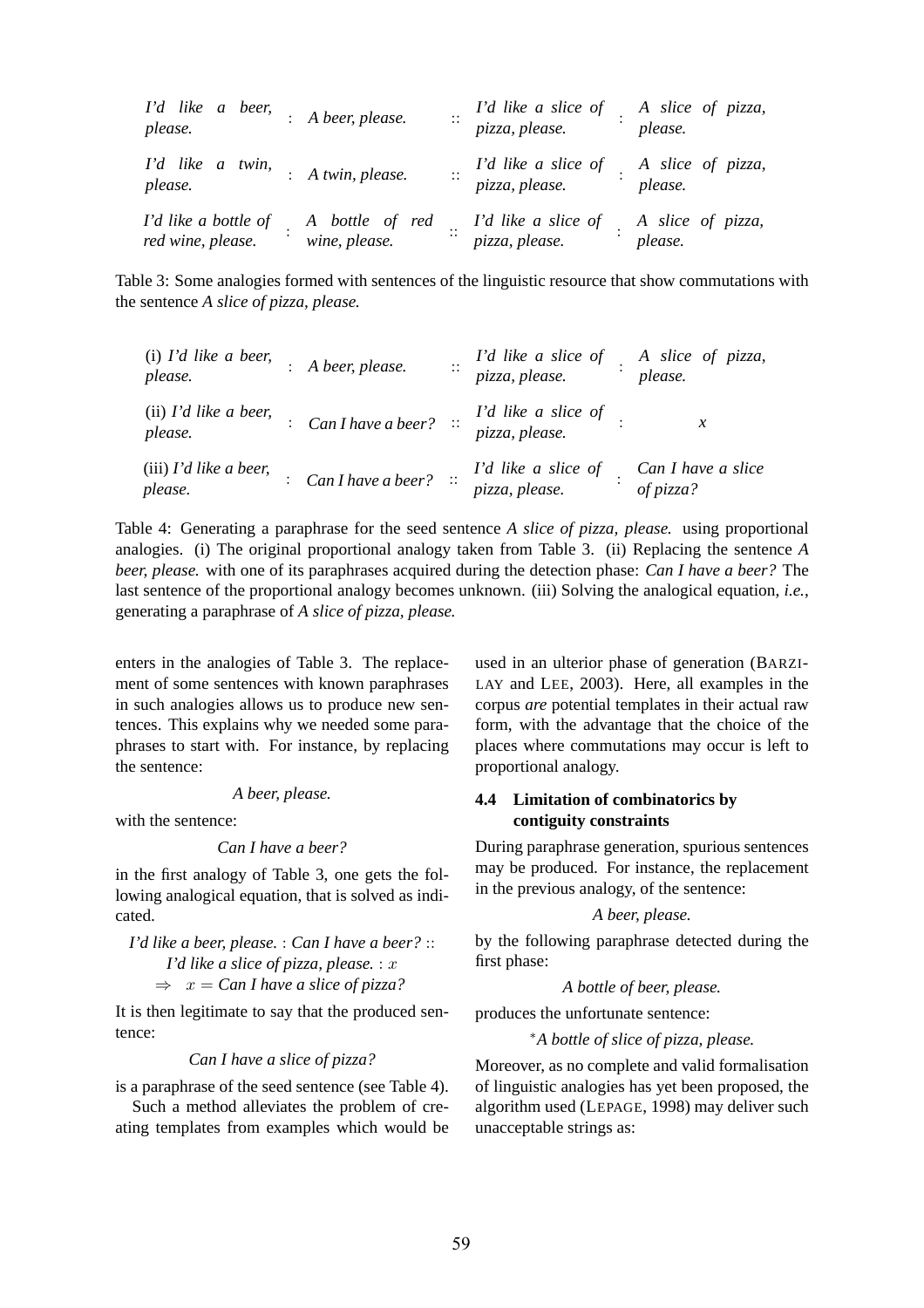- 43 *Could we have a table in the corner?*
- 43 *I'd like a table in the corner.*
- 43 *We would like a table in the corner.*
- 28 *Can we have a table in the corner?*
- 5 *Can I get a table in the corner?*
- 5 *In the corner, please.*
- 4 *We'd like to sit in the corner.*
- 2 *I'd like to sit in the corner.*
- 2 *I would like a table in the corner.*
- 2 *We'd like a table in the corner.*
- 1 *I'd prefer a table in the corner.*
- 1 *I prefer a table in the corner.*

Table 5: Paraphrase candidates for *Can we have a table in the corner?* Candidates filtered out by unseen N-sequences ( $N = 20$ ) are struck out. Notice that the seed sentence itself has been generated again by the method (4th sentence from the top). The figures on the left are the frequencies with which the sentence has been generated.

### <sup>∗</sup>*A slice of pizzthe, pleaset for tha, please.*

In order to ensure a very high rate of wellformedness among the sentences produced, we require a method that extracts well-formed sentences from the set of generated sentences with a very high precision (to the possible prejudice of the recall).

To this end, we eliminate all sentences containing sequences of characters of a given length unseen in the original data<sup>3</sup>. It is clear that, by adequately tuning the given length, such a method will be able to retain a satisfactory number of sentences that will be undoubtedly correct, at least in the sense of the linguistic resource.

### **5 Experiments**

During the first phase of paraphrase detection, 26, 079 sentences (out of 97, 769) got at least one possibly incorrect paraphrase candidate with an average of 5.35 paraphrases by sentence. However, the distribution is not uniform: 60 sentences get more than 100 paraphrases.

The maximum is reached with 529 paraphrases for the sentence *Sure.* Such a sentence has a variety of meanings depending on the context, which explains the high number of its possible paraphrases as illustrated below.

*Sure. Here you are. Sure. This way, please. Certainly, go ahead, please. I'm sure I will. No, I don't mind a bit. Okay. I understand quite well, thank you. Sounds fine to me. Yes, I do.* . . .

However, such an example shows also that the more the paraphrases obtained by this method, the less reliable their quality.

During the second phase of paraphrase generation, the method generated 4, 495, 266 English sentences on our linguistic resource. An inspection of a sample of 400 sentences shows that the quality lies around 23.6% of correct sentences (pvalue  $= 1.19\%$ ) in syntax and meaning. The set of paraphrase candidates obtained on an example sentence are shown in Table 5.

To ensure fluency of expression and adequacy of meaning, the method then filtered out any sentence containing an N-sequence unseen in the corpus (see Section 4.4). The best value for N that allowed us to obtain a quality rate at the same level to that of the original linguistic resource was 20.

As a final result, the number of seed sentences for which we obtained at least one paraphrase is 16, 153. With a total number of 147, 708 para-

 $3$ This is conform to the trend of using N-sequences to assess the quality of outputs of various NLP systems like (LIN and HOVY, 2003) for summary generation, (DODDINGTON, 2002) for machine translation, *etc.*.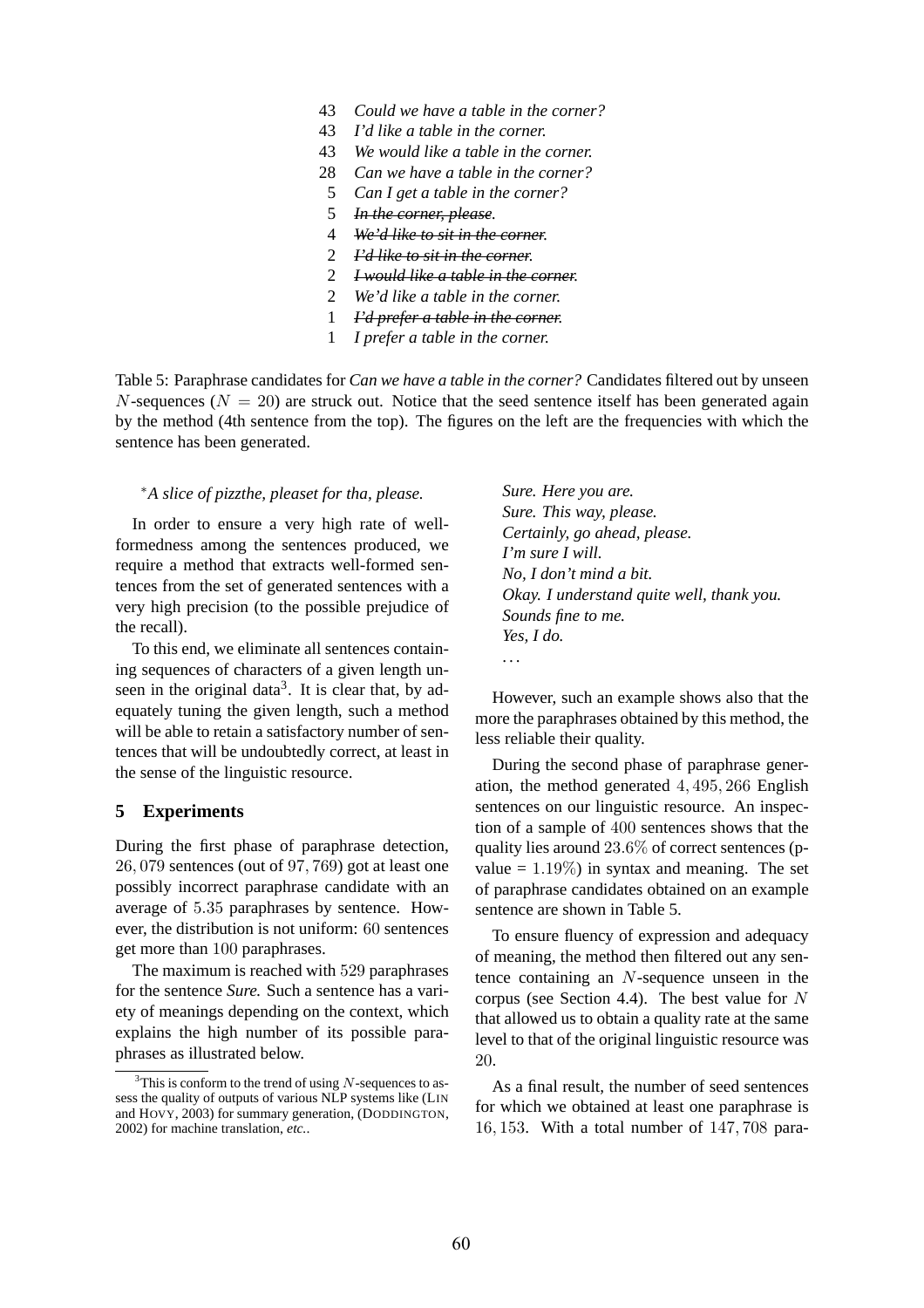phrases generated<sup>4</sup>, the average number of paraphrases per sentence is 8.65 with a standard deviation of 16.98 which means that the distribution is unbalanced. The graph on the left of Figure 1 shows the number of seed sentences with the same number of paraphrases. while the graph on the right shows the number of paraphrases against the length of the seed sentence in words.

## **6 Quality of the generated paraphrases**

## **6.1 Well-formedness of the generated paraphrases**

The grammatical quality of the paraphrase candidates obtained was evaluated on a sample of 400 sentences: at least 99% of the paraphrases may be considered grammatically correct (p-value  $=$ 2.22%). This quality is approximately the same as that of the original resource: at least 99% (pvalue  $= 1.92\%$ ).

An overview of the errors in the generated paraphrases suggests that they do not differ from the ones in the original data. For instance, one notes that an article is lacking before the noun phrase *tourist area* in the following sentence:

*Where is tourist area?*

Although we are not able to trace the error back to its origin, such a mistake is certainly due to a commutation with a sentence like:

### *Where is information office?*

that contains a similar mistake and that is found in the original linguistic resource.

## **6.2 Equivalence in content between generated paraphases and seed sentence**

The semantic quality of the paraphrases produced was also checked by hand on a sample of 470 paraphrases that were compared with their corresponding seed sentence. We not only checked for strict equivalence, but also for meaning entail $ment<sup>5</sup>$ .

The following three paraphrases on the left with their corresponding seed sentences on the right are examples that were judged to be strict equivalences.

| Can I see some ID?                            | Could you show me<br>some $ID$ ?    |
|-----------------------------------------------|-------------------------------------|
| Please exchange this.                         | Could you exchange<br>this, please. |
| Please send it to Send it to Japan,<br>Japan. | please.                             |

The following are examples in which there is a lack of information either in the paraphrase produced or in the seed sentence. This is precisely what entailment is.

| Coke, please.              | Miss, could I have a<br>coke?         |  |
|----------------------------|---------------------------------------|--|
| I want to change<br>money. | Please exchange this.                 |  |
| Sunny-side up, please.     | Fried eggs, sunny-side<br>up, please. |  |

The result of the sampling is that the paraphrase candidates can be considered valid paraphrases in at least 94% of the cases either by equivalence or entailment (p-value  $= 3.05\%$ ). The following sentences exemplify the remaining cases where two sentences were not judged valid paraphrases of one another.

| Do you charge extra if<br>I drop it off? | There will be a drop<br>off charge. |  |  |
|------------------------------------------|-------------------------------------|--|--|
| Here's one for you,<br>sir.              | You can get one here.               |  |  |
| There it is.                             | Yes, please sit down.               |  |  |

Table 6 summarises the distribution of paraphrase candidates according to the abovementionned classification.

<sup>&</sup>lt;sup>4</sup>The same sentence may have been generated several times for different seed sentences. Overall there were 42, 249 different sentences generated. Their lengths in characters and words are given in Table 2.

<sup>&</sup>lt;sup>5</sup>Bill Dolan, Chris Brockett, and Chris Quirk, Microsoft Research Paraphrase Corpus, http:// research.microsoft.com/research/nlp- /msr\_paraphrase.htm.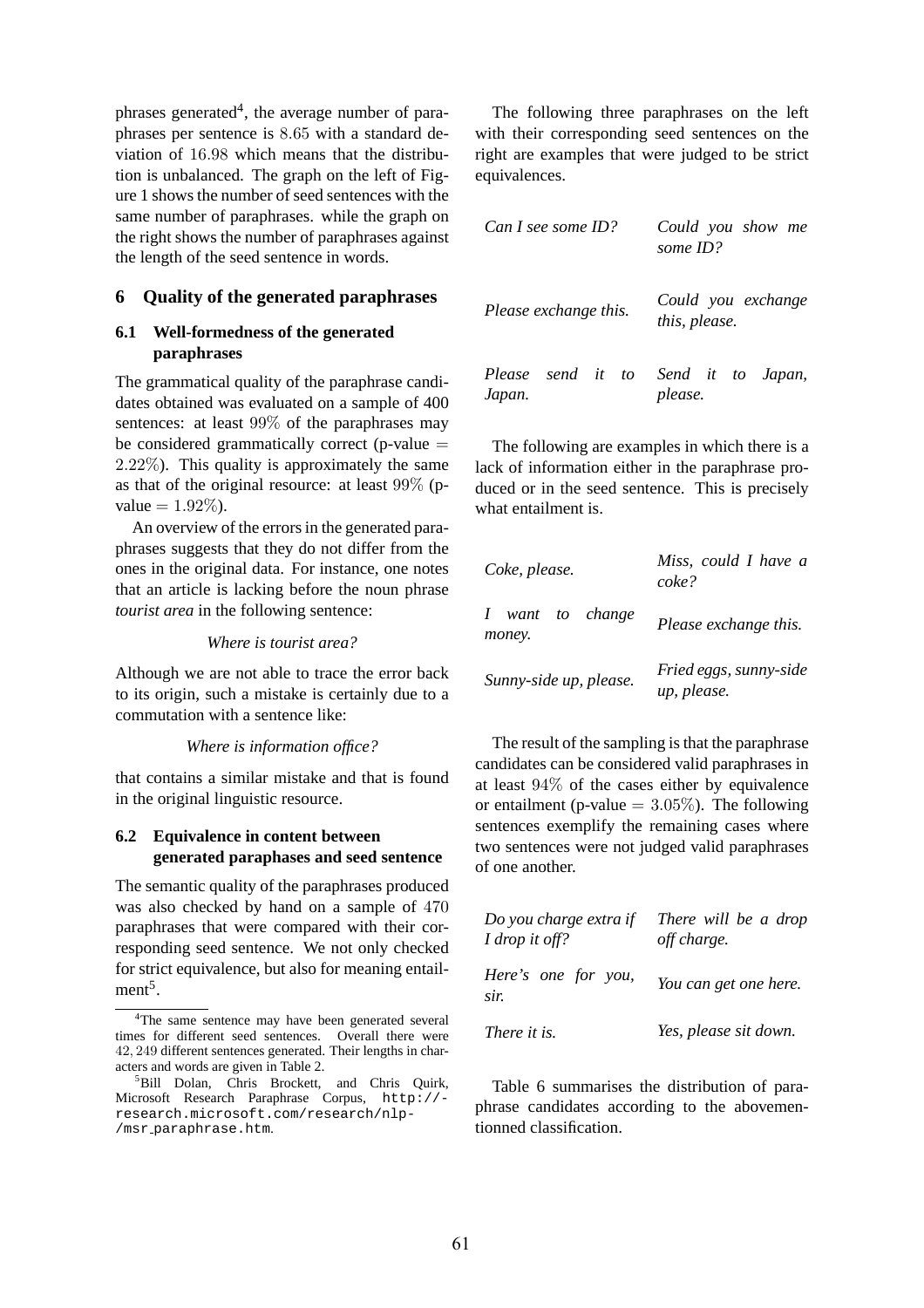

Figure 1: Number of seed sentences with the same number of paraphrases (on the left). Number of paraphrases by length of seed sentence in words (on the right).



Figure 2: BLEU and NIST scores by length of seed sentence (upper graphs) and by number of paraphrases per seed sentence (lower graphs). In these graphs, each point is the score of a set of paraphrases against the seed sentence they were produced for. Lower scores indicate a greater lexical and syntactical variation in paraphrases. The connected points show mean values along the axis of abscissae.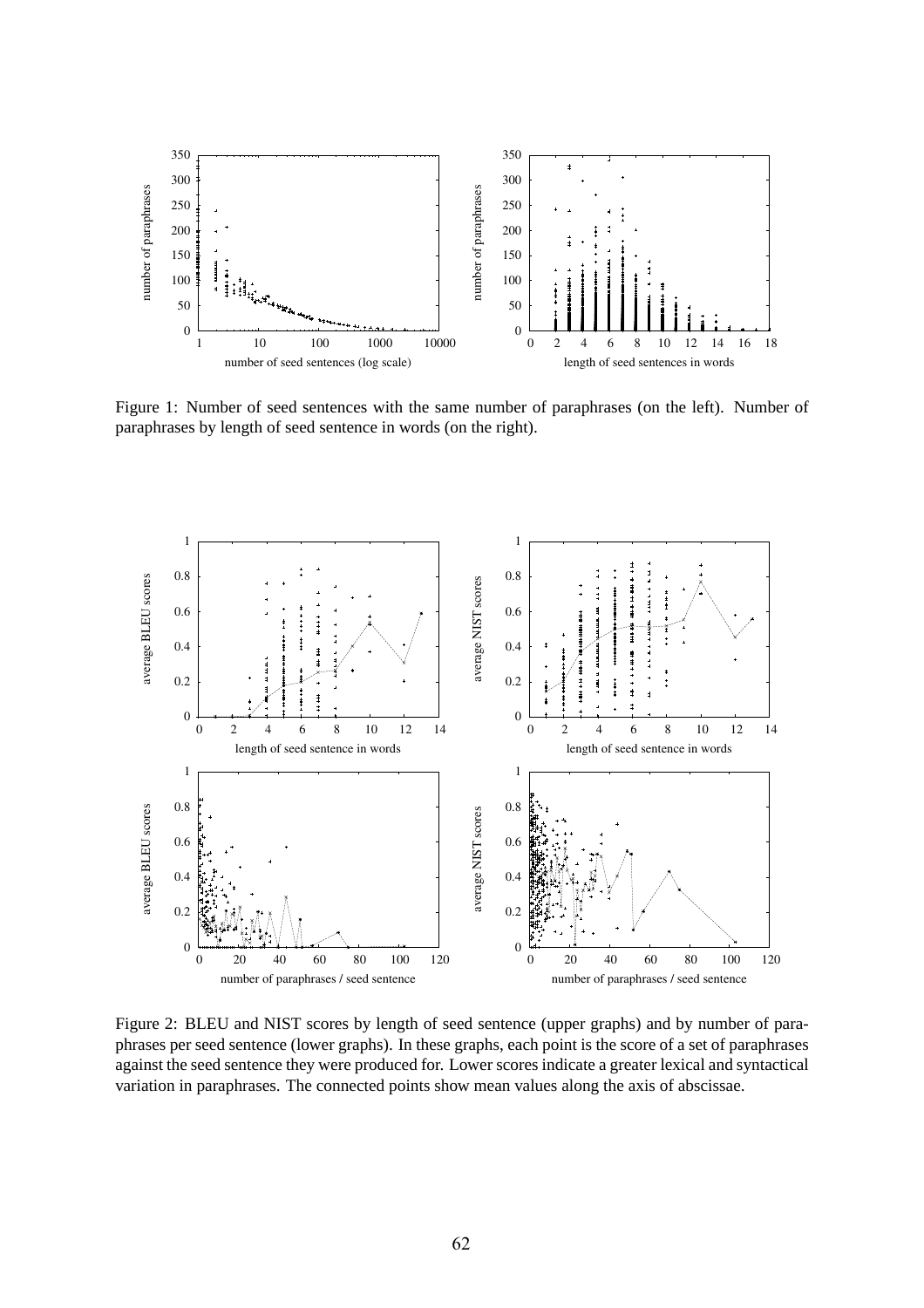| Paraphrase               | Not a paraphrase |    |
|--------------------------|------------------|----|
| Equivalence   Entailment |                  |    |
| 346                      | 104              | 20 |

Table 6: Equivalence or entailment in meaning of the paraphrases produced, on a sample of 470 paraphrases from various seed sentences.

## **7 Measure of lexical and syntactical variation in paraphrases**

### **7.1 Objective measures**

We assessed the lexical and syntactical variation of our paraphrases on a sample of 400 seed sentences using BLEU and NIST. On the contrary to evaluation of machine translation where the goal is to obtain high scores in BLEU and NIST, our goal here, when comparing a paraphrase to the seed sentence it has been produced for, is to get low scores. Indeed, high scores reflect some high correlation with translation references that is a lesser variation. As our goal is precisely to prepare data for evaluation with BLEU and NIST, it is thus to generate sets of paraphrases that would contain as much variation as possible to express the same meaning as the seed sentences, *i.e.* we look for low scores in BLEU and NIST.

Again, all this can be done safely as long as one is sure that the sentences compared are valid sentences and valid paraphrases. This is the case of our data, as we have already shown that the paraphrases produced are 99% grammatically and semantically correct sentences and that they are paraphrases of their corresponding seed sentences in 94% of the cases.

As for the meaning of BLEU and NIST, they are supposed to measure complementary characteristics of translations: namely fluency and adequacy (AKIBA et al., 2004, p. 7). BLEU tends to measure the quality in form of expression (fluency), while NIST<sup>6</sup> tends to measure quality in meaning (adequacy).

#### **7.2 Results**

The scores in BLEU and NIST (both on a scale from 0 to 1) shown in Figure 2 are interpreted as a measure of the lexical and syntactical variation among paraphrases. The lower they are, the greater the variation. The upper graphs show that this variation depends clearly on the lengths of the seed sentences. The shorter the seed sentence, the greater the variation among the paraphrases produced by this method. This is no surprise as the detection phase introduces a bias as was mentionned in Section 5 with the example sentence *Sure.*

The lower graphs show that the variation does not depend on the number of paraphrases per seed sentence. Hence, on the contrary to a method that would produce more variations as more paraphrases are generated, in our method, the variation is not expected to change when one produces more and more paraphrases (however, the grammatical quality or the paraphrasing quality could change). In this sense, the method is scalable, *i.e.*, one could tune the number of paraphrases wished without considerably altering the lexical and syntactical variation.

## **7.3 Comparison with reference sets produced by hand**

We compared the lexical and syntactical variation of our paraphrases with paraphrases created by hand for a past MT evaluation campaign (AKIBA et al., 2004) in two language pairs: Japanese to English and Chinese to English.

For every reference set, we evaluated each sentence against one chosen at random and left out. The mean of all these evaluation scores gives an indication on the overall internal lexical and syntactical variation inside the reference sets. The lower the scores, the better the lexical and syntactical variation. This scheme was applied to both reference sets created by hand, and to the one automatically produced by our method. The scores obtained are shown on Figure 7. Whereas BLEU scores are comparable for all reference sets, which indicates no notable difference in flu-

<sup>6</sup> Formally, NIST is an open scale. Hence, scores cannot be directly compared for different seed sentences. We thus normalised them by the score of the seed sentence against itself. In this way, NIST scores become comparable for different seed sentences.